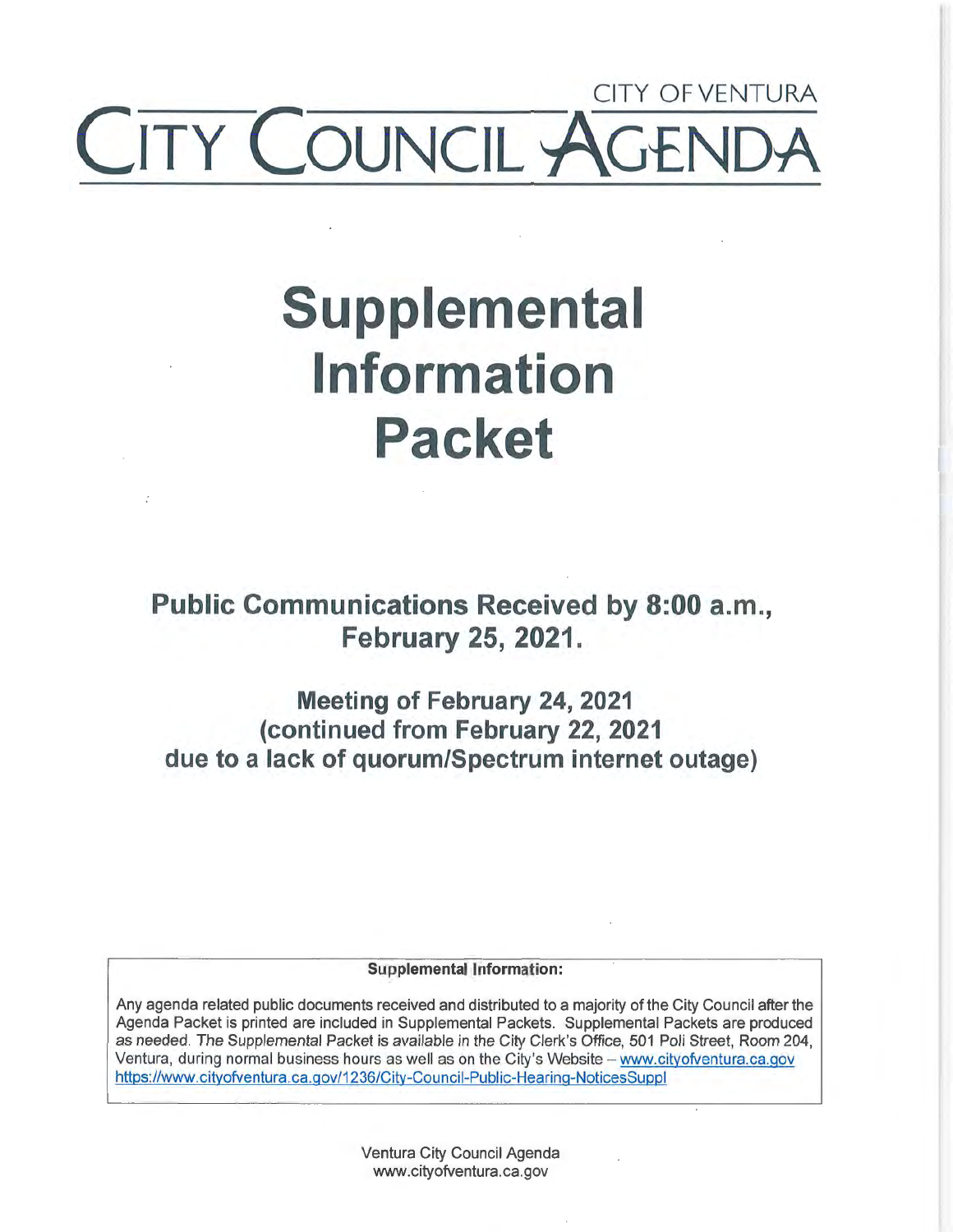AGENDA ITEMS 91 & 9J

ORDINANCE FOR SECOND READING - ORDINANCE OF THE CITY COUNCIL OF THE CITY OF SAN BUENAVENTURA, CALIFORNIA, AMENDING CHAPTER 6.420 "CANNABIS DELIVERY SERVICES, OF THE SAN BUENAVENTURA MUNICIPAL CODE TO ALLOW FOR COMMERCIAL CANNABIS BUSINESSES IN THE CITY OF SAN BUENAVENTURA

ORDINANCE FOR SECOND READING - ORDINANCE OF THE CITY COUNCIL OF THE CITY OF SAN BUENAVENTURA, CALIFORNIA, AMENDING SECTION 24.105.200 "PROHIBITED AND RESTRICTED CANNABIS ACTIVITIES" OF THE SAN BUENAVENTURA MUNICIPAL CODE TO ALLOW FOR CERTAIN COMMERCIAL CANNABIS ACTIVITIES IN CERTAIN CITY ZONES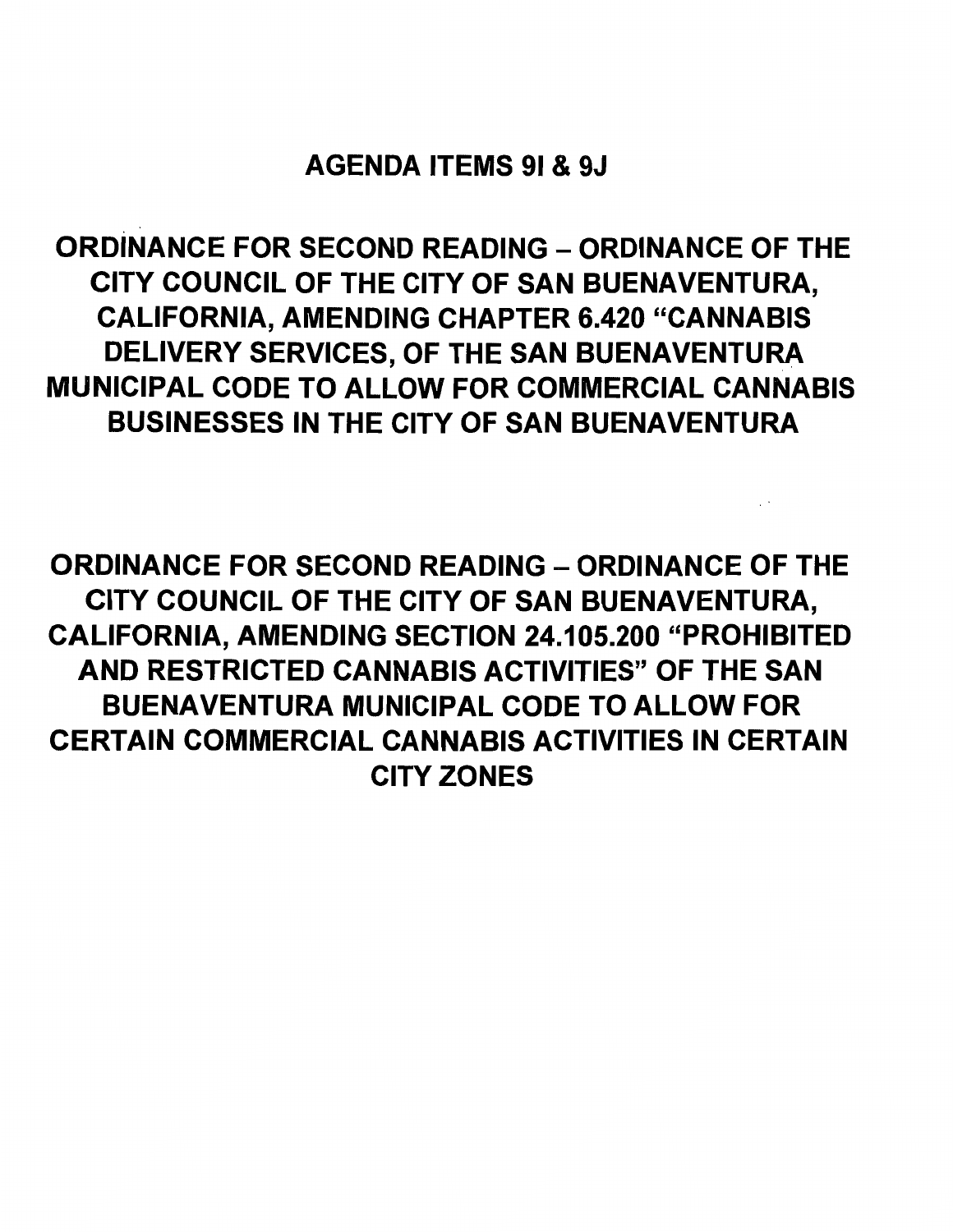## **Tracy Oehler**

**From: Sent: To: Subject:**  noreply@cityofventura.ca.gov Wednesday, February 24, 2021 4:30 PM City Clerk -EXT- Online Form Submittal: Public Comment Form

# **Public Comment Form**

#### Disclosure:

Providing your name/contact information is optional to participate in a Public Meeting. However by providing, it will allow staff to follow-up with you on your item. All emails submitted to any Legislative Body are Public Records. Copies of forms submitted are posted online, with name and contact information redacted. You may only submit one comment form per agenda item. You may submit more than one form per agenda to address additional topics.

#### Submission Deadlines:

Submit your Comment Form at least 2 hours prior to the scheduled/posted start time of the meeting, as stated on the posted Agenda. If submitting a comment during a meeting, please submit before the Agenda Item concludes, during a Live Meeting, to be considered part of the record. Select the Legislative/Hearing Body below to ensure your comment is emailed to the correct body.

| Name                               | Mrs. Egbert                              |
|------------------------------------|------------------------------------------|
| Address                            |                                          |
| <b>Phone Number</b>                |                                          |
| <b>Email Address</b>               |                                          |
| Select Legislative/Hearing<br>Body | <b>City Council</b>                      |
| <b>Meeting Date</b>                | 2/24/2021                                |
| Select a Topic:                    | Agenda Item Number/Topic                 |
| Agenda Item Number/Topic           | $9$   and $9$ J                          |
| Recommendation                     | <b>Against Recommendation</b>            |
| <b>Written Comments</b>            | Field not completed. .                   |
| <b>Upload Files</b>                | <b>Dear Mayor and Councilmembers.pdf</b> |

Email not displaying correctly? View it in your browser.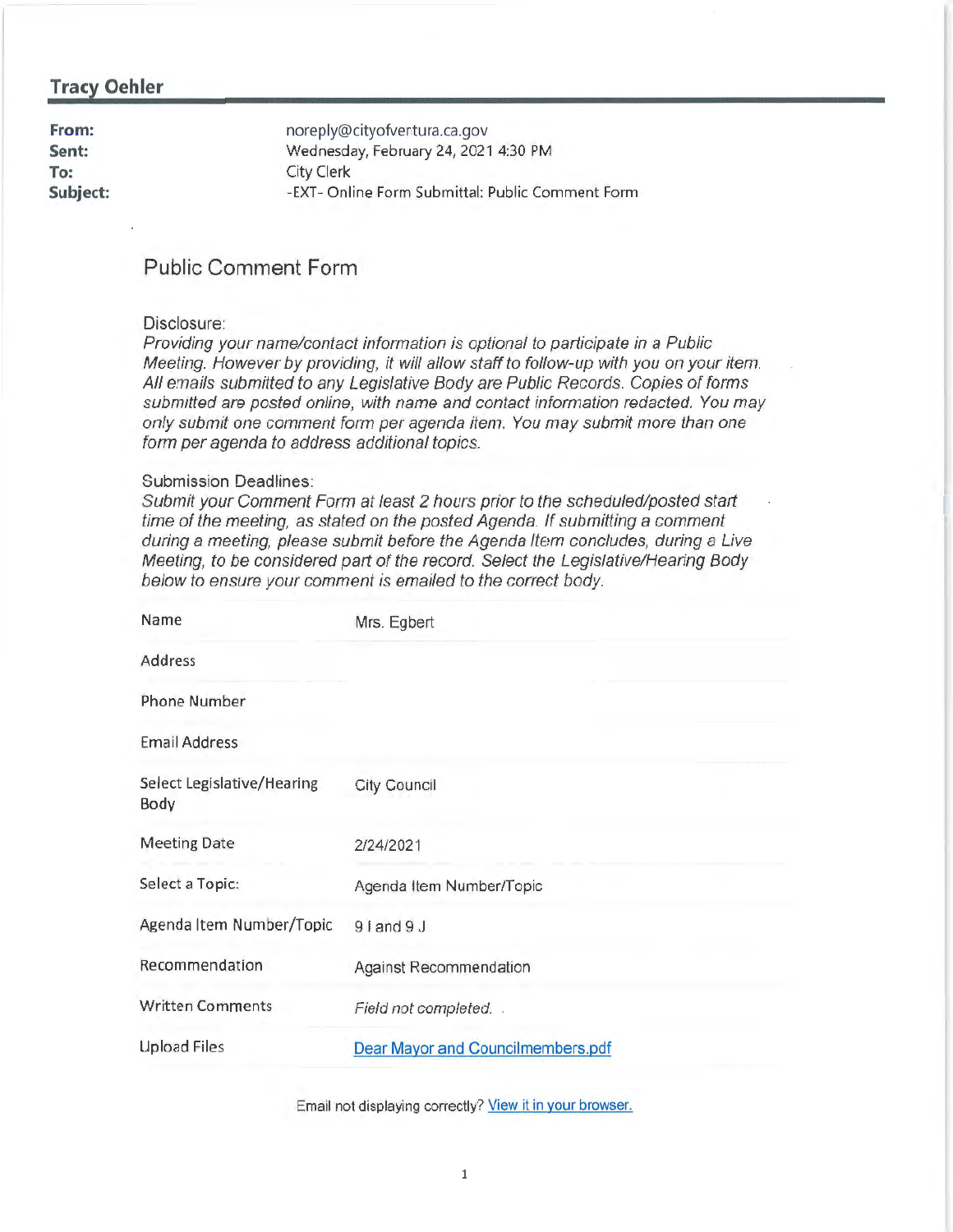Dear Mayor and Councilmembers,

I am here tonight as a parent, and an engaged community member who believes in promoting policies of health, equity and wellness in my city.

I hope you all read my email about encouraging the city to choose Ventura County Behavior Health as the youth prevention program educator, in lieu of having it "developed" by the Marijuana industry, as stated in the ordinance. Behavioral Health. has already "developed" an excellent prevention program. I would like to recommend amending the ordinance to give the responsibility of the youth prevention program to Behavioral Health.

The main thing I want to highlight tonight is the process of bringing a dispensary into a neighborhood as stated in the ordinance.

Our city manager is always rightfully talking Our city manager frequently talks about engaging the public at the **beginning** of the political process, and rightfully *so:.* 

In the ordinance, when a dispensary location is going into a neighborhood, the 300-foot radius notification to the public is done AFTER the consultant and staff scored it with criteria that no one has seen yet. I recommend notifying the neighbors at the **beginning** so they can provide input during the initial evaluation -- not afterward.

In addition, I noticed that only the property owners will be notified according to the ordinance and NOT the renters or tenants. Wouldn't it be more equitable to add renters to the public notification process?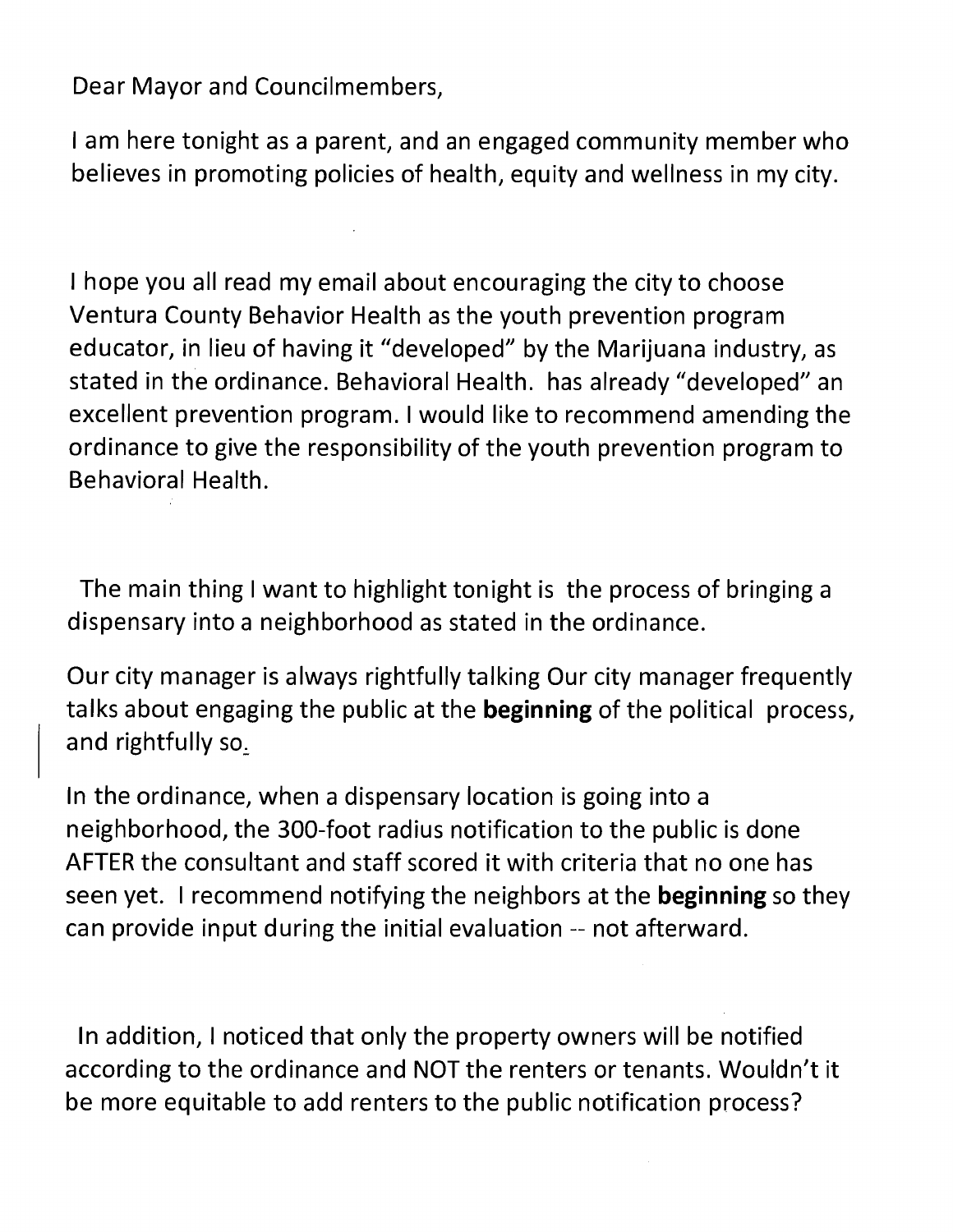I believe that a 300 foot radius outreach notification to the public is too small. It needs to be extended into the 600 foot sensitive buffer zone. This would also ensure the school communities i input was not left out of the process.2<sup>nd</sup> -Well-traveled routes to school was voted on at the last meeting as a friendly amendment but I have not seen it noted in the ordinance or the resolution. Having it only as part of the consultant scoring criteria is too ambiguous and subjective.

This new law is going to have social, equity and health implications for years to come. This is not a small item to be voting on but one with many, many long term ramifications for our city and our youth in particular.

I recommend:

1. Using our County's Behavioral Heath's prevention Program.

2. For community outreach and neighborhood consideration extention of the community notification to beyond the 600 foot buffer zone and the inclusion of renters not just property owners, while engaging the public at the beginning of the location process.

3. Since we have minimal buffers, reach out to the school community to develop the criteria for "well traveled routes to school" and note this in the ordinance or the resolution.

Thank you for hearing my concerns.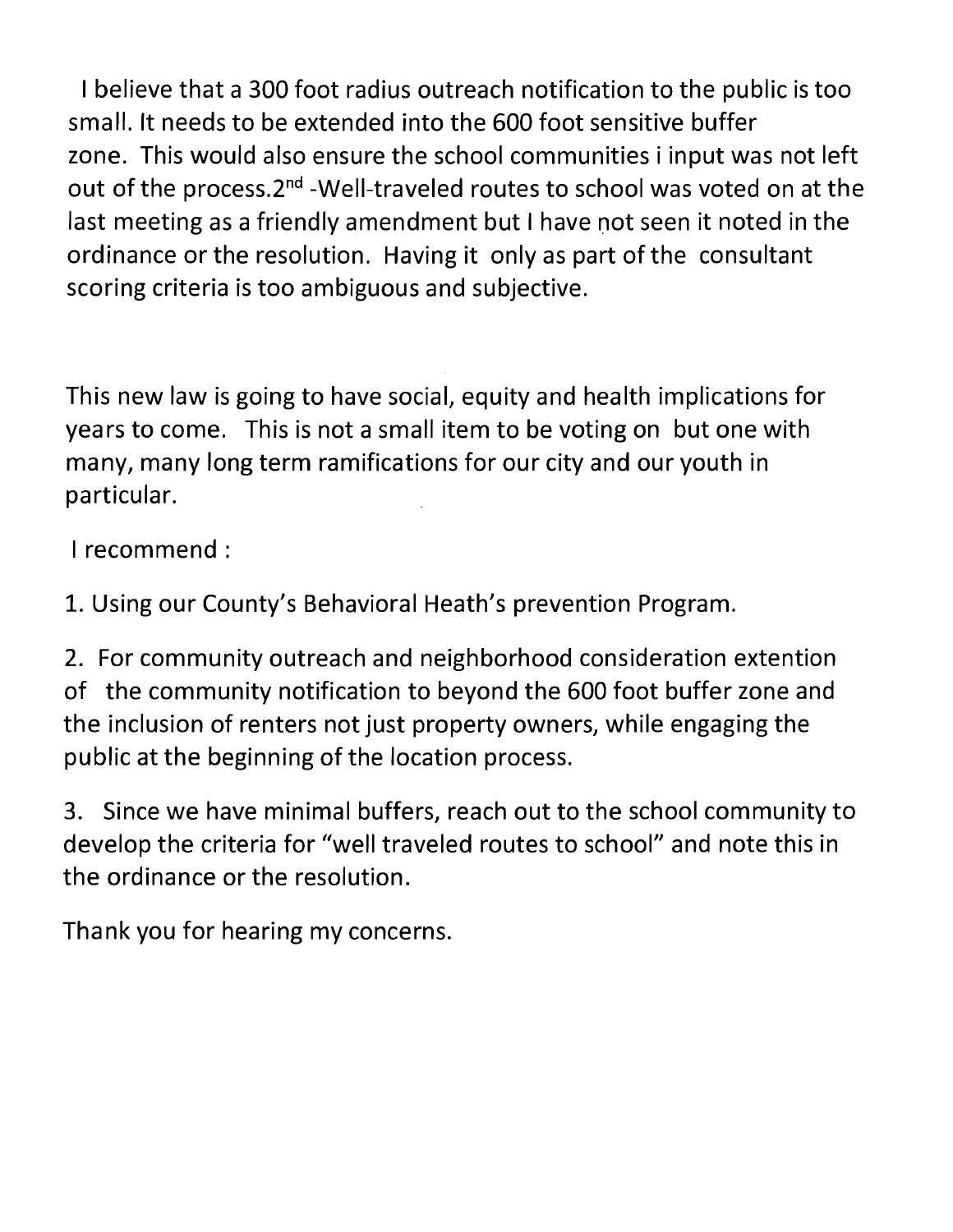# **Tracy Oehler**

| noreply@cityofventura.ca.gov                     |
|--------------------------------------------------|
| Wednesday, February 24, 2021 5:01 PM             |
| City Clerk                                       |
| -EXT- Online Form Submittal: Public Comment Form |
|                                                  |

# **Public Comment Form**

#### Disclosure:

Providing your name/contact information is optional to participate in a Public Meeting. However by providing, it will allow staff to follow-up with you on your item. All emails submitted to any Legislative Body are Public Records. Copies of forms submitted are posted online, with name and contact information redacted. You may only submit one comment form per agenda item. You may submit more than one form per agenda to address additional topics.

#### Submission Deadlines:

Submit your Comment Form at least 2 hours prior to the scheduled/posted start time of the meeting, as stated on the posted Agenda. If submitting a comment during a meeting, please submit before the Agenda Item concludes, during a Live Meeting, to be considered part of the record. Select the Legislative/Hearing Body below to ensure your comment is emailed to the correct body.

| Name                               | Jessi Herman                                                                                                                                                                                                                                                                                                                                                                           |
|------------------------------------|----------------------------------------------------------------------------------------------------------------------------------------------------------------------------------------------------------------------------------------------------------------------------------------------------------------------------------------------------------------------------------------|
| Address                            |                                                                                                                                                                                                                                                                                                                                                                                        |
| <b>Phone Number</b>                |                                                                                                                                                                                                                                                                                                                                                                                        |
| <b>Email Address</b>               |                                                                                                                                                                                                                                                                                                                                                                                        |
| Select Legislative/Hearing<br>Body | <b>City Council</b>                                                                                                                                                                                                                                                                                                                                                                    |
| <b>Meeting Date</b>                | 2/24/2021                                                                                                                                                                                                                                                                                                                                                                              |
| Select a Topic:                    | Agenda Item Number/Topic                                                                                                                                                                                                                                                                                                                                                               |
| Agenda Item Number/Topic           | 9 I/J. Cannabis                                                                                                                                                                                                                                                                                                                                                                        |
| Recommendation                     | Field not completed.                                                                                                                                                                                                                                                                                                                                                                   |
| <b>Written Comments</b>            | I want to voice my concern about the retail cannabis zero<br>distance buffer from preschools. I am incredibly concerned with<br>the fact that there are armed guards working these retail<br>cannabis storefronts that will have large amounts of cash on<br>hand with additional armed guards needed to transport and<br>deliver cash and cannabis. There is clearly a need for armed |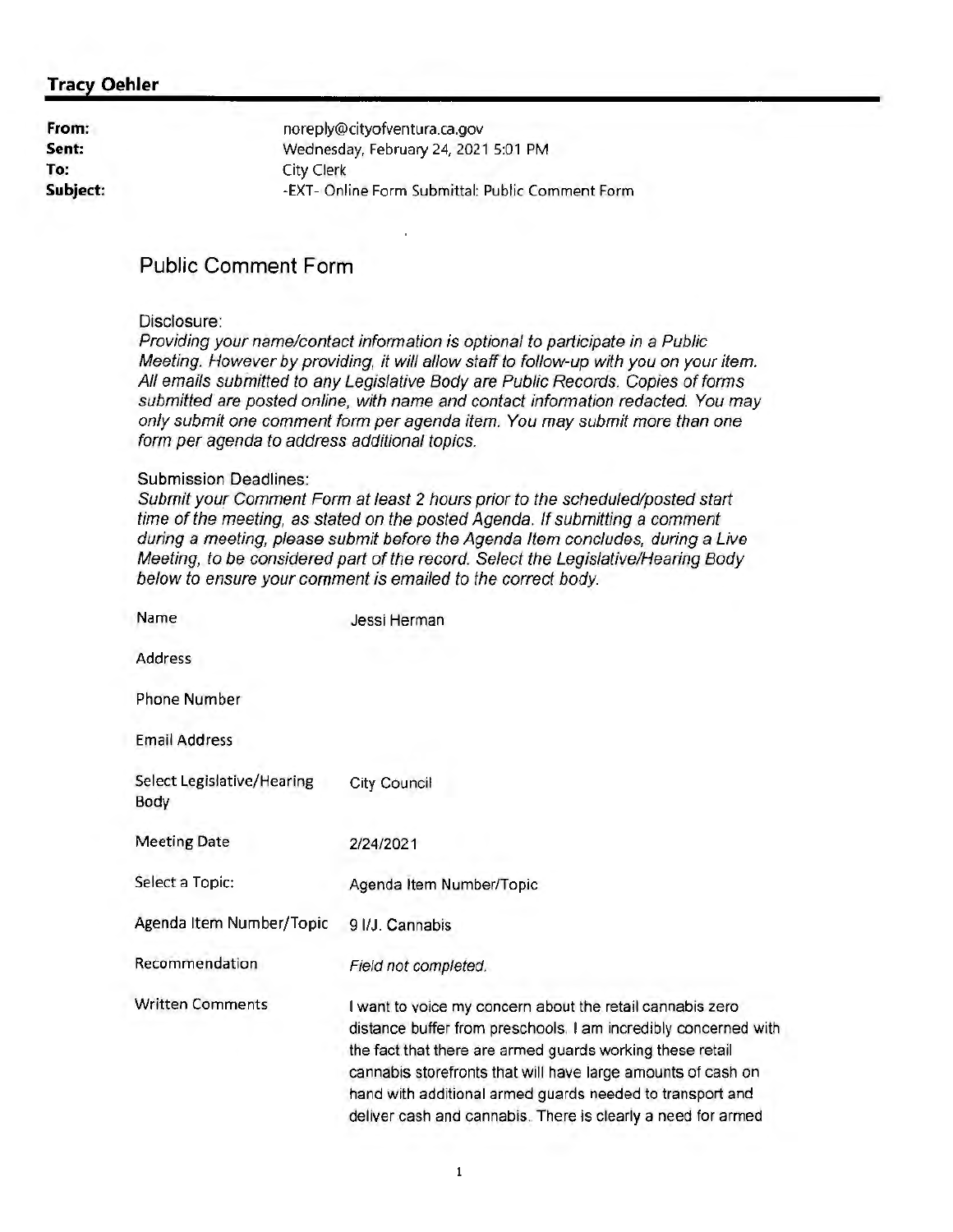guards in these stores or they would not have them. I am concerned about the potential for armed robbery and the use of guns so closely to preschools. There are plenty of locations for these storefronts within the city aside from those so closely situated near preschools. I am asking you all to please amend the resolution and put back in the sensitive use buffers recommended by the state or you are all taking a huge and completely unnecessary gamble with the lives and safety of all of our ch ildren.

Upload Files

 $\mathbb{R}^2$ 

Field not completed.

Email not displaying correctly? View it in your browser.

**CAUTION: This email originated from outside the City of Ventura. Exercise caution when opening attachments or clicking links, especially from unknown senders.**